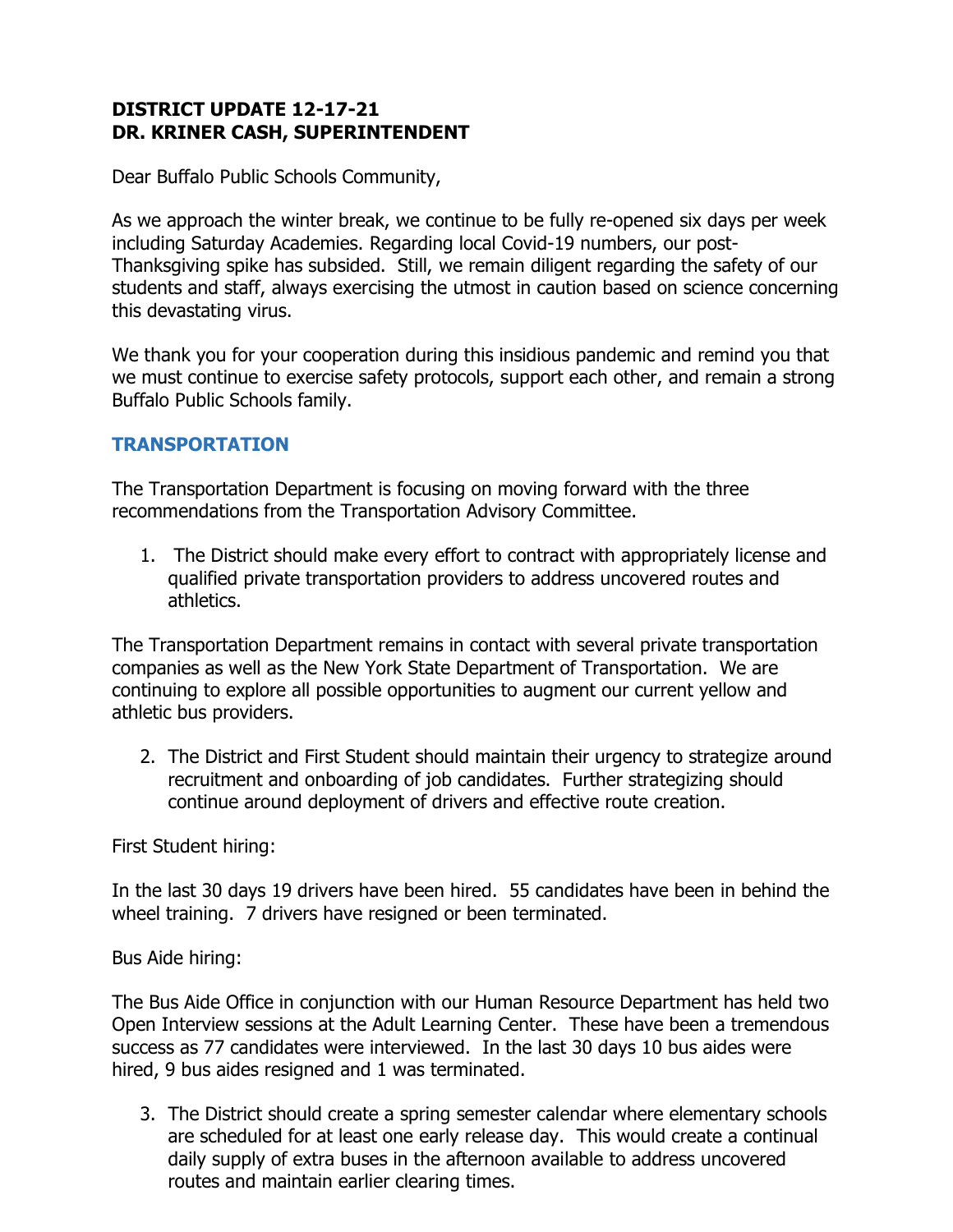Transportation has created a schedule of potential early release days for elementary students. These will take place from January  $3<sup>rd</sup>$  until March  $15<sup>th</sup>$  with each elementary school having two early release days during this time frame. The schedule was created with the vision of approximately 25 drivers per day finishing their routes early so that they can then assist with uncovered routes. This is attempting to ensure that all students arrive home as early as possible during our peak period of inclement winter weather. The Board and District staff are working to finalize this recommendation.

## **FOOD SERVICES**

There are ongoing national and local supply chain issues that are affecting all facets of the BPS Child Nutrition program. The national staffing shortages have negatively impacted the manufacturing industry and delivery service, causing the disruption of an ample supply of packaging materials, dairy, produce, grains, and proteins to our schools. We are relying more heavily on local producers, who are coming through with supplies for us.

- Working with Civil Service to schedule FSW recruitment in January.
- There has been a great deal of absenteeism due to COVID infections, quarantines and general life changes that prevent the schools from being fully staffed.
- Breakfast ADP for Nov is 17,894
- Lunch ADP for Nov is 26,776
- Looking to add Halal menu items to more schools in spring of 2022.
- Food Service staff are currently working toward Serve Safe Certification

# **COMPUTER DEVICES**

### **Device Distribution**

As of December 15, 2021, end of day, 29,084 devices have been distributed to students. Based on current enrollment, there is a solid 95% distribution rate. The IT Department is continuing to work with schools daily to fill in any gaps or exchanges of devices as needed.

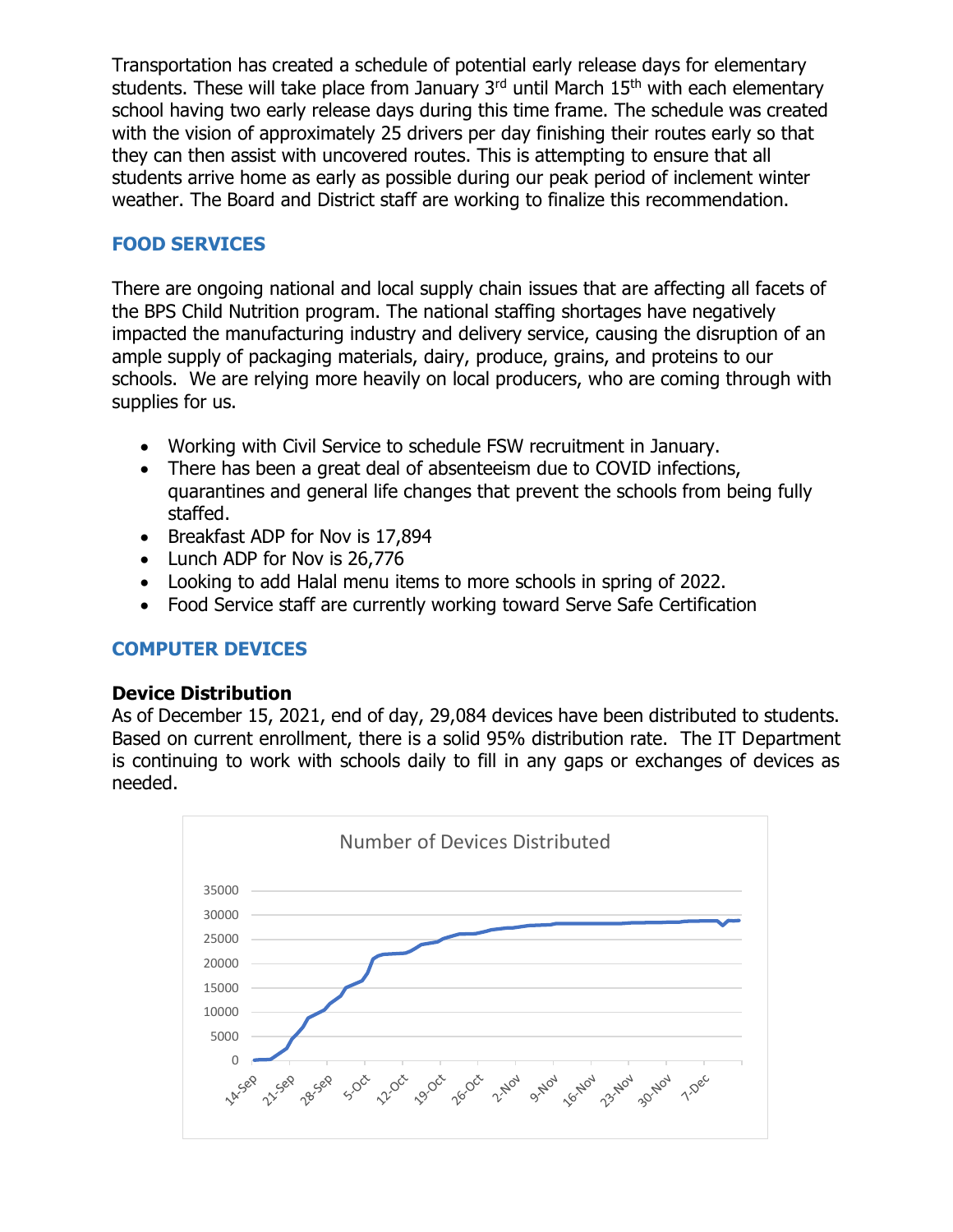#### **Device Returns**

As of December 15, 2021, end of day, 912 devices are still needed (505 Laptops; 407 iPads). The Superintendent has authorized providing devices to students who have not returned devices. The process for providing devices to those students has been communicated and is underway.



#### **New Devices**

Fourteen thousand new laptops have been ordered and almost all have arrived. New devices will be used to cover any shortage of legacy devices due to non-returns and damages and ultimately, refresh our student device inventory. To date, we have received 13,903 of an expected 14,000 new devices (99%); 13,903 have been tagged and are ready to be distributed. We have also received 2,300 of 5,000 new iPads.

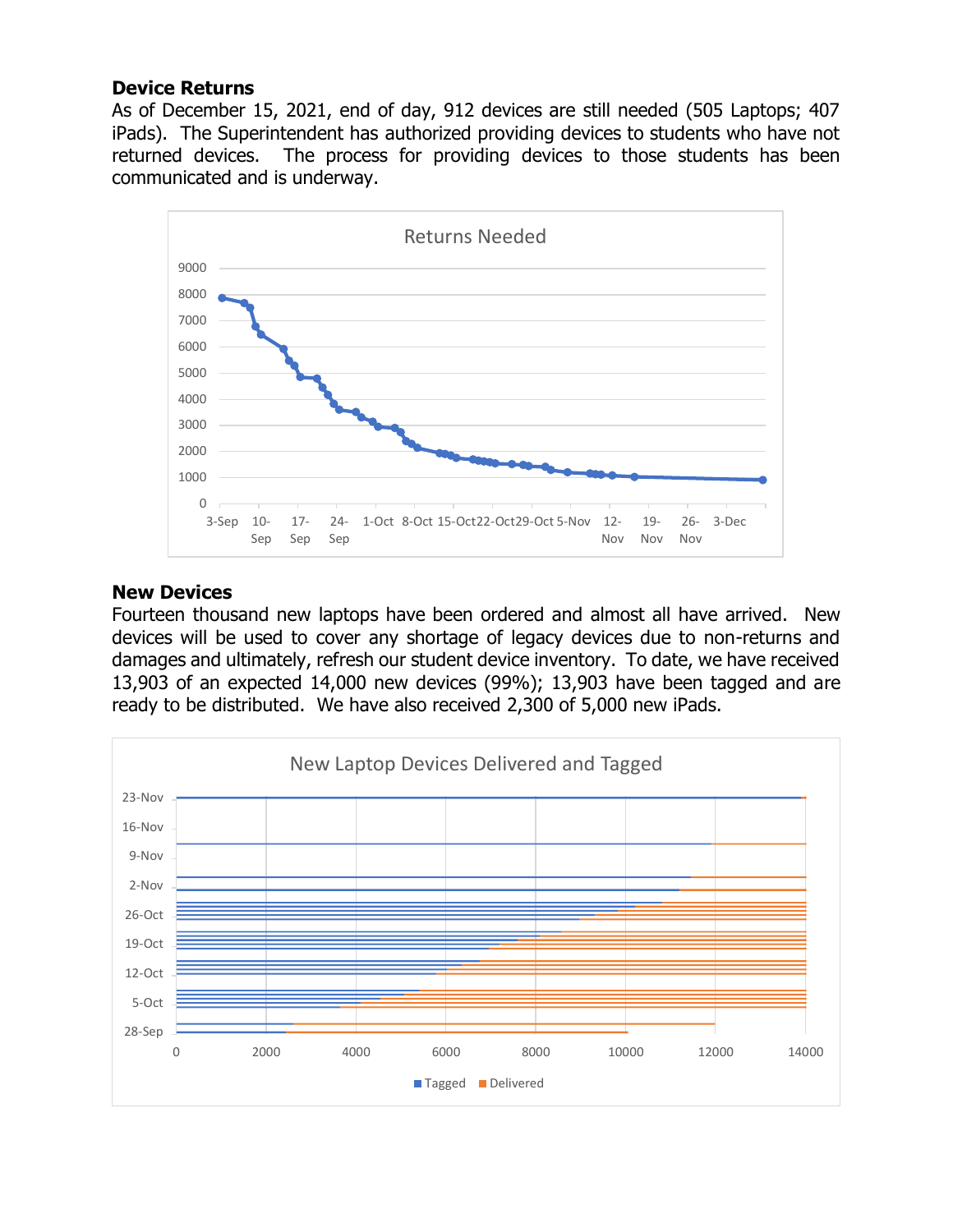### **HUMAN RESOURCES STAFFING UPDATE**

**Districtwide Teacher Vacancies** – 99% of districtwide vacancies staffed (22 vacancies).

#### **Teacher Paid Leaves of Absence Vacancies-** 55% of paid leaves staffed (54 vacancies)

\*We are addressing leaves and vacancies with providing certified teachers an opportunity to teach a  $6<sup>th</sup>$  period with 20% of their salary as compensation. *Please see* attached graph.

## **Instructional Staffing Summaries**–

|           | 230 New Hire - Teachers (YTD) as of 12/9/2021 |
|-----------|-----------------------------------------------|
|           | 24 New Hires from Open Contracts              |
|           | 12 New Hires from UB Residency                |
| Teachers: | 194 New Hires from traditional recruitment    |

Substitutes: 62 New Hire Substitutes, paperwork completed & entered into MUNIS

> 0 New Hire Substitutes, paperwork processing **62 New Hire -Substitutes (YTD) as of 12/9/2021**

# **\*\*\* Substitute Interview Scheduled 12/11/21 Registered to Attend Event**

# **6 Substitute Administrator Candidates 50 Substitute Teacher Candidates**

# **Bus Aides:**

Human Resources, in collaboration with The Adult Learning Center and Bus Aide Office, will hold open interviews 12/9, 12/14, 12/16, 1/6, 1/11, 1/13 and completion of paperwork to close the gap between interviews and start date.

Thank you to Board Members, Mr. Heard and Mr. Scott, for sharing the BPS Bus Hiring Event flyer in the community. We had 37 candidates attend the first event on 12/9, this is quadruple the response we have seen to date. Please keep sharing, this is an ongoing recruitment effort to fill over 100 bus aide vacancies.

8 new bus aides started with transportation in month of December

# **Food Service:**

The Food Service Department works directly in collaboration with the City of Buffalo Civil Service office to recruit and submit paperwork for new candidates.

74 Total New Hires since August 1, 2021

16 Candidates submitted paperwork for processing on 12/1/2021, waiting civil service approval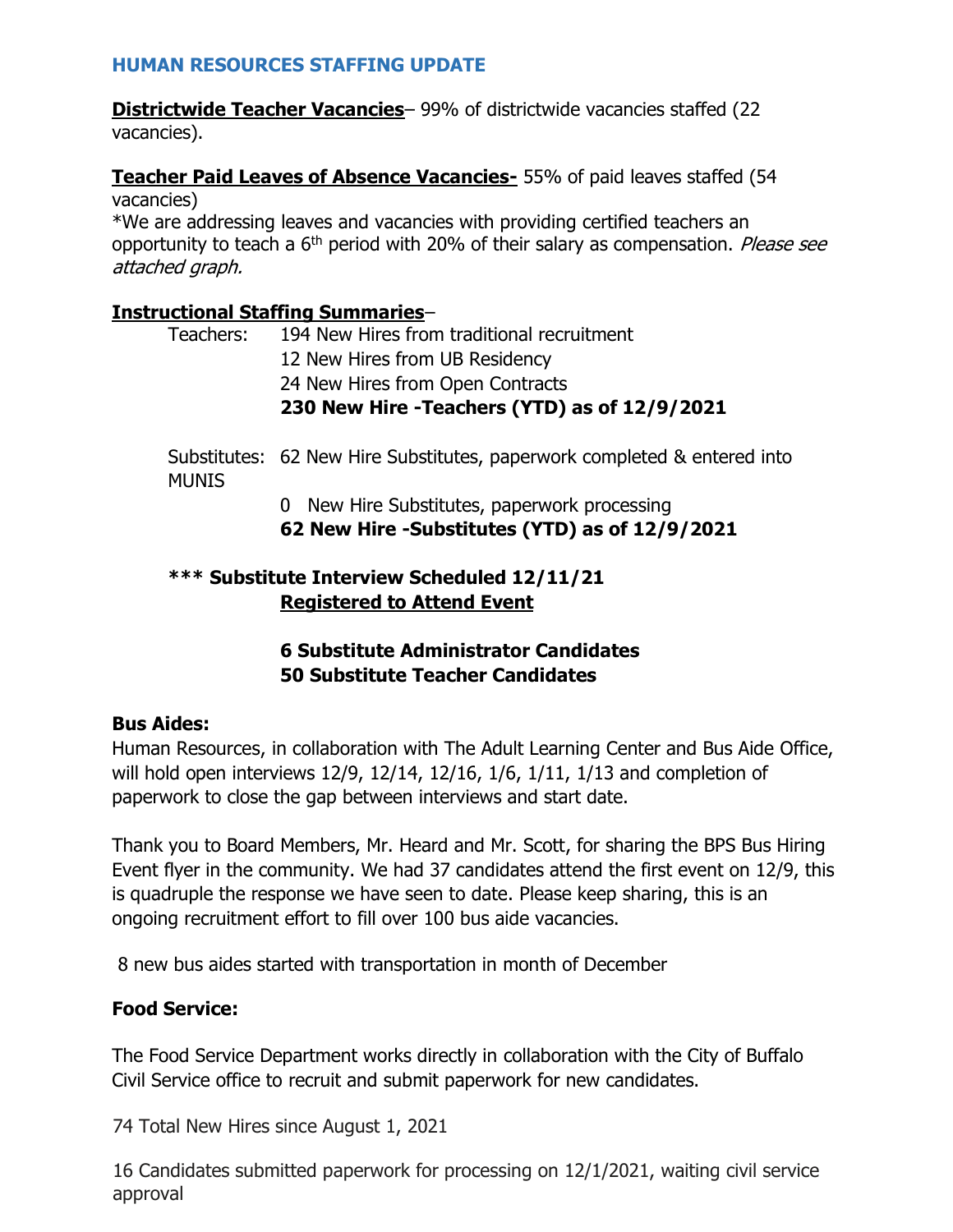## **Teacher Aides/ Assistants:**

New Teacher Aide Recruitment Event 12/18/2021- Waterfront School 60 Teacher Aide and Assistants invitations issued for on the spot interviews City of Buffalo Civil Service staff will be on-site to review and preapprove candidates

### **Teacher Aides:**

126 New Teacher Aides hired (YTD), this has addressed over 85% of our teacher aide vacancies. Principals are continuing to conduct interviews of candidates that live near their schools.

## **School Security Officers:**

13 Security Officers are in processing with Civil Service - physicals are required and set up by City of Buffalo Civil Service with ECMC.

6 Security Officers hired and approved by Civil Service from hiring event held on 10/25/2021. Next steps are fingerprints, start date, and assignment issued by Security leadership.

# **Additional Staffing Information:**

BPS Demographics - BTF and BCSA

BTF contract teacher hires in 2021-22, over 81% are female, and roughly 22% do not identify as White.

BCSA appointments in 2021-22, over 79% are female, and roughly 41% do not identify as White. 34 different employees received appointments this fiscal year through the last BOE meeting.

# **Administrative Vacancies:**

- 1. Assistant Principal Emerson  $PS#302$  Round I 12/15/21
- 2. Director CLRI Currently Posted Round I TBD
- 3. Supervisor CLRI Round II 12
- 4. /14/21
- 5. Supervisor of School Leadership Round II 12/9/21
- 6. Supervisor of Guidance and Counseling Round I TBD
- 7. Director of Multilingual Placement Dan Murtha, Probationary 12/16/21
- 8. Supervisor of Student Placement Round I TBD
- 9. Director of Crisis Prevention- Aundrea Sanders, Probationary 12/16/21
- 10.Supervisor of Athletics Patrick Ricci Start date TBD
- 11.Supervisor of Adult Education Round I, TBD
- 12. Director of Libraries Round I TBD
- 13.Assistant Principal BUILD PS#92 Karen Gantz. Probationary 11/18/21
- 14.Assistant Principal Harriet Tubman PS#31 Rachael Rizzo, Acting, Round II 12/16/21
- 15.Supervisor Early Warning Indicator Round I 12/22/21
- 16.Principal Herman Badillo PS#76 Round I TBD
- 17. Supervisor of Student Support Round I TBD
- 18.Assistant Principal MST 5-8 PS#196 Round I TBD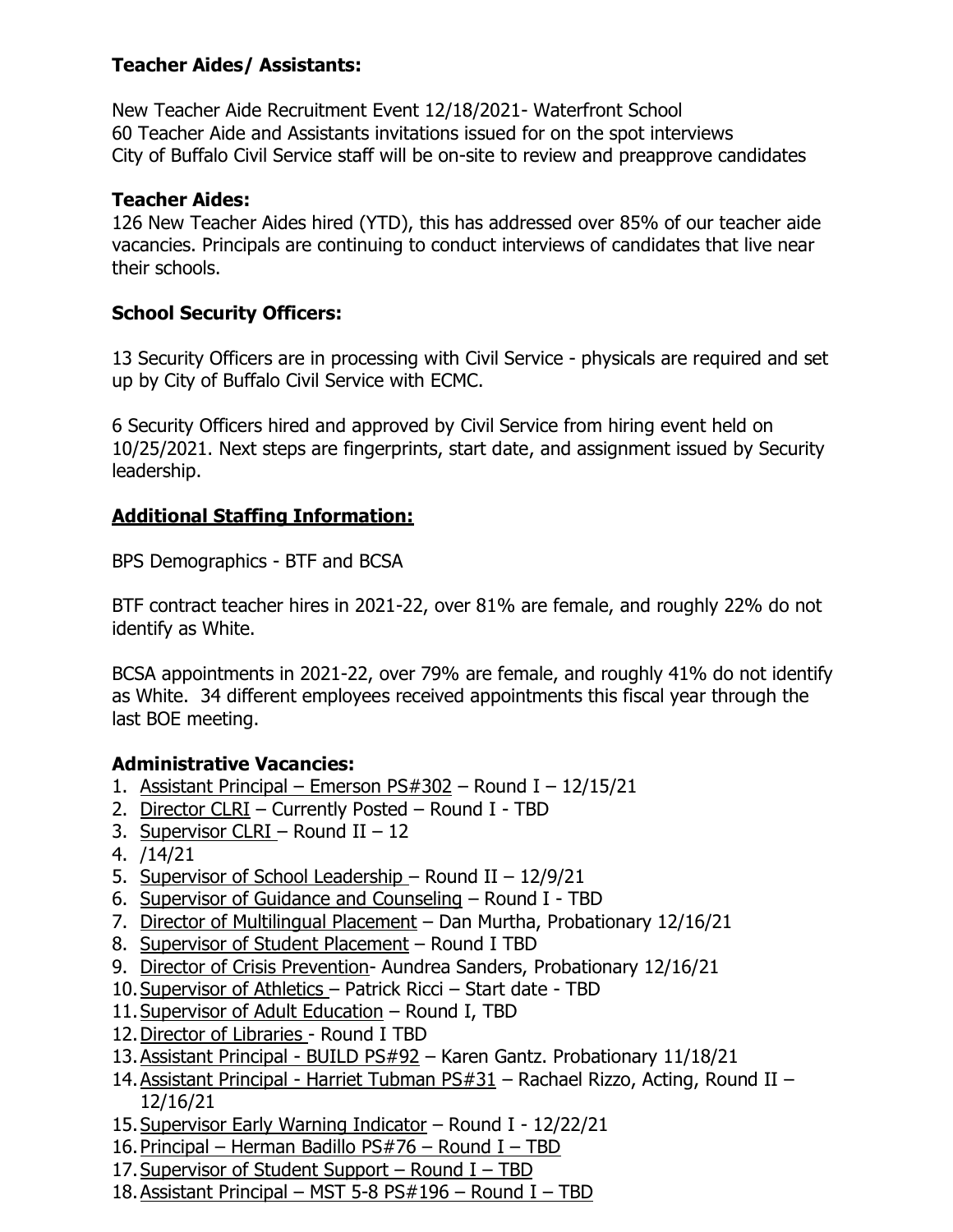#### 19. Director of Multilingual/Bilingual – Round I – TBD 20.Instructional Specialist III – Human Resources – Round I TBD

#### **District Vaccination Status Update**

**Overall Vaccine Status** 



# **STUDENT SUPPORT**

**Immunization Report:** The 2021-2022 school year began with 4,048 students who were non-compliant with up-to-date immunizations.

• As of Friday, 12/10/21 the number decreased to 456

### **COVID-19 Data Between 9/10/21- 12/15/21:**

- COVID cases ending week 12/15: Total: 97 (students 24/73 staff-)
- COVID cases ending week 12/10: Total: 225 (students 62/staff 163)
- Total Number Quarantined: 1,700
- CUMULATIVE SINCE THE START OF THE SCHOOL YEAR:
	- o **Students**: 1,104
	- o **Staff**: 462
- **TOTAL**: 1,566
- Total # of classrooms quarantined 18
- Total  $#$  of school closings: 0

### **Request for Mask Exemptions and Medical Exemptions:**

- Approved medical exemptions requests: 192
- Mask Exemption Requests: 69 (concurrent instruction approved- due to high transmission status)